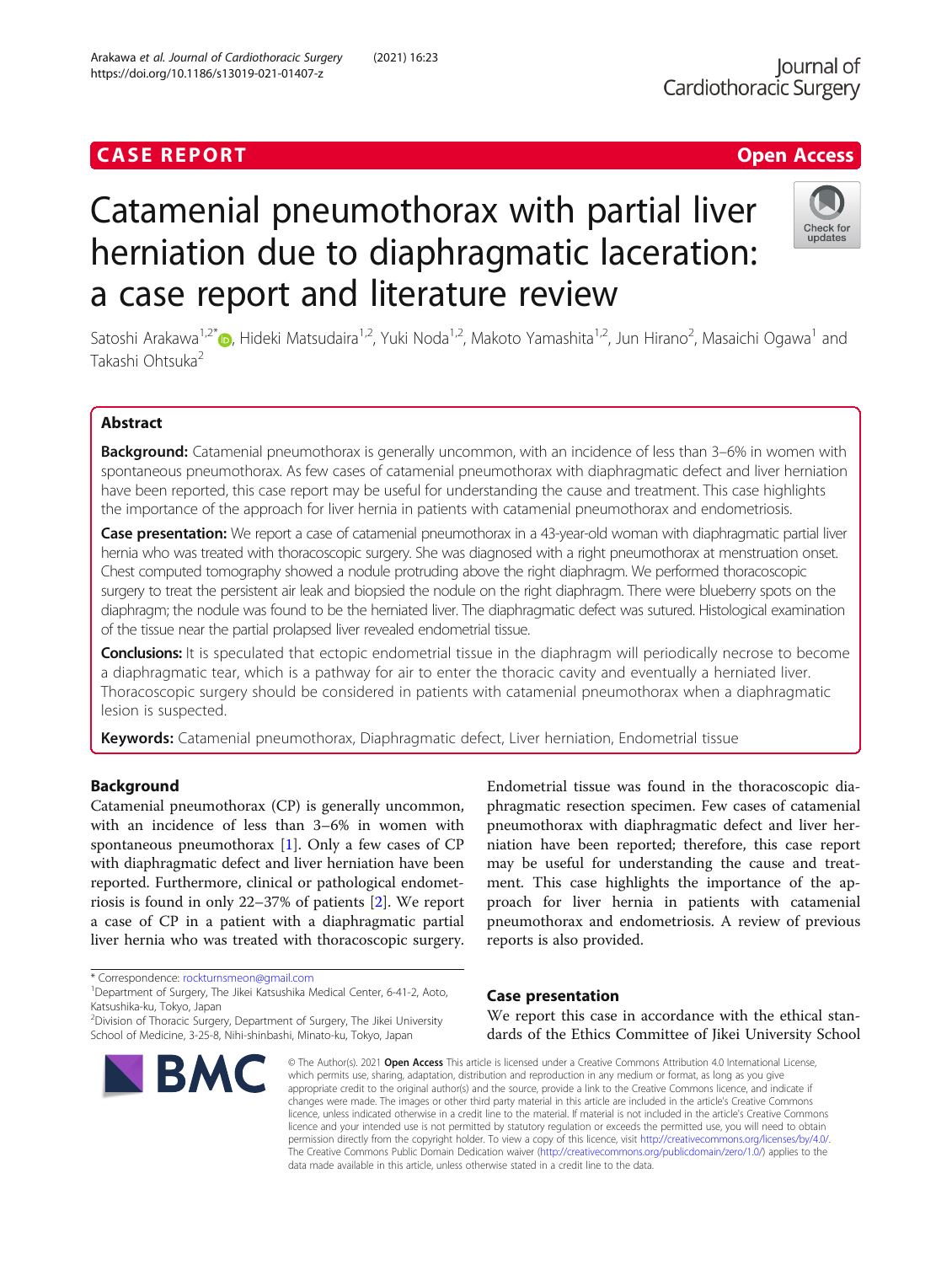of Medicine (date: February 12, 2020, approval number: 31–384(9964)) and the Declaration of Helsinki and its later amendments. The need for individual patient consent was waived due to the retrospective design of the case report.

The patient was a 43-year-old woman who presented to the Jikei Katsushika Medical Center complaining of right chest pain. She had suffered from two previous right pneumothoraces (August 2015 and May 2016) and had a history of endometriosis. She was admitted to our hospital in December 2017 with a third right pneumothorax. There was no history of chronic medication use or smoking, and blood biochemical findings, including tumor markers, were unremarkable. The onset of the pneumothorax occurred shortly after the onset of menstruation, and preoperative chest computed tomography revealed no obvious bullae or blebs and a nodule of approximately 1 cm in the right diaphragm (Fig. 1). The classification of pneumothorax was suspected to be CP, and the diaphragmatic nodule was expected to be ectopic tissue of the endometrium. Thoracoscopic surgery was performed due to a persistent air leak and to obtain a biopsy specimen of the diaphragmatic nodule. The operation was initiated with general anesthesia, differential lung ventilation, and the patient in a left lateral supine position. We performed video-assisted thoracic surgery (VATS) in 3 ports (4th intercostal anterior axillary line, 5th intercostal posterior axillary line, and 9th intercostal mid-axillary line). There were scattered blueberry spots on the diaphragm, and the right diaphragmatic nodule was found to be liver tissue that prolapsed into the thoracic cavity through a diaphragmatic defect of less than 1



Fig. 1 Chest CT scan showing a nodule (arrow) on the right diaphragm without bullae or blebs

cm (Fig. 2). There was no apparent responsible lesion in the lung, and the mediastinal pleural fat, a possible ectopic endometrial area on the diaphragm, and the blueberry spot were resected. The diaphragmatic defect was sutured (2–0 Prolene<sup>®</sup>) and closed after adhesive dissection of the liver. Absorbent tissue reinforcement (NEO-VEIL® sheet) and fibrin sealant (Beriplast®) were used to cover the entire diaphragm. The operative time was 3 h and 8 min, and the volume of blood loss was 3 mL. The chest tube was removed on the second postoperative day after confirming that there was no air leak, and the patient was discharged on postoperative day three. Histopathological findings (Hematoxylin-Eosin stain) showed abundant interstitial tissue in contact with the diaphragm, glandular structures, and hemorrhage in the interstitium (Fig. [3\)](#page-3-0). These findings led to a diagnosis of ectopic endometriotic tissue. As of April 2020 (two years and four months post-operatively), she was continuing luteal hormone therapy (dienogest 2 mg/day) and has had no recurrence of pneumothorax or diaphragmatic hernia.

## Discussion and conclusions

The characteristics of CP with menstruation include (1) repetitive onset of pneumothorax before and after menstruation, (2) more common in the 30- to 50-year age range, (3) right-sided onset, (4) no onset observed during menopause, pregnancy, or after menopause, (5) the onset of pneumothorax and reduction of symptoms can be prevented with ovulation suppressants, and (6) pelvic endometriosis is present in many cases [\[3](#page-3-0), [4](#page-3-0)]. The following three general mechanisms have been proposed for the development of CP: "migration theory," "metastatic or lymphovascular microembolization theory," and "physiologic hypothesis" [[2\]](#page-3-0).



Fig. 2 Thoracoscopic view of the liver herniating into the thoracic cavity through a diaphragmatic defect (arrow)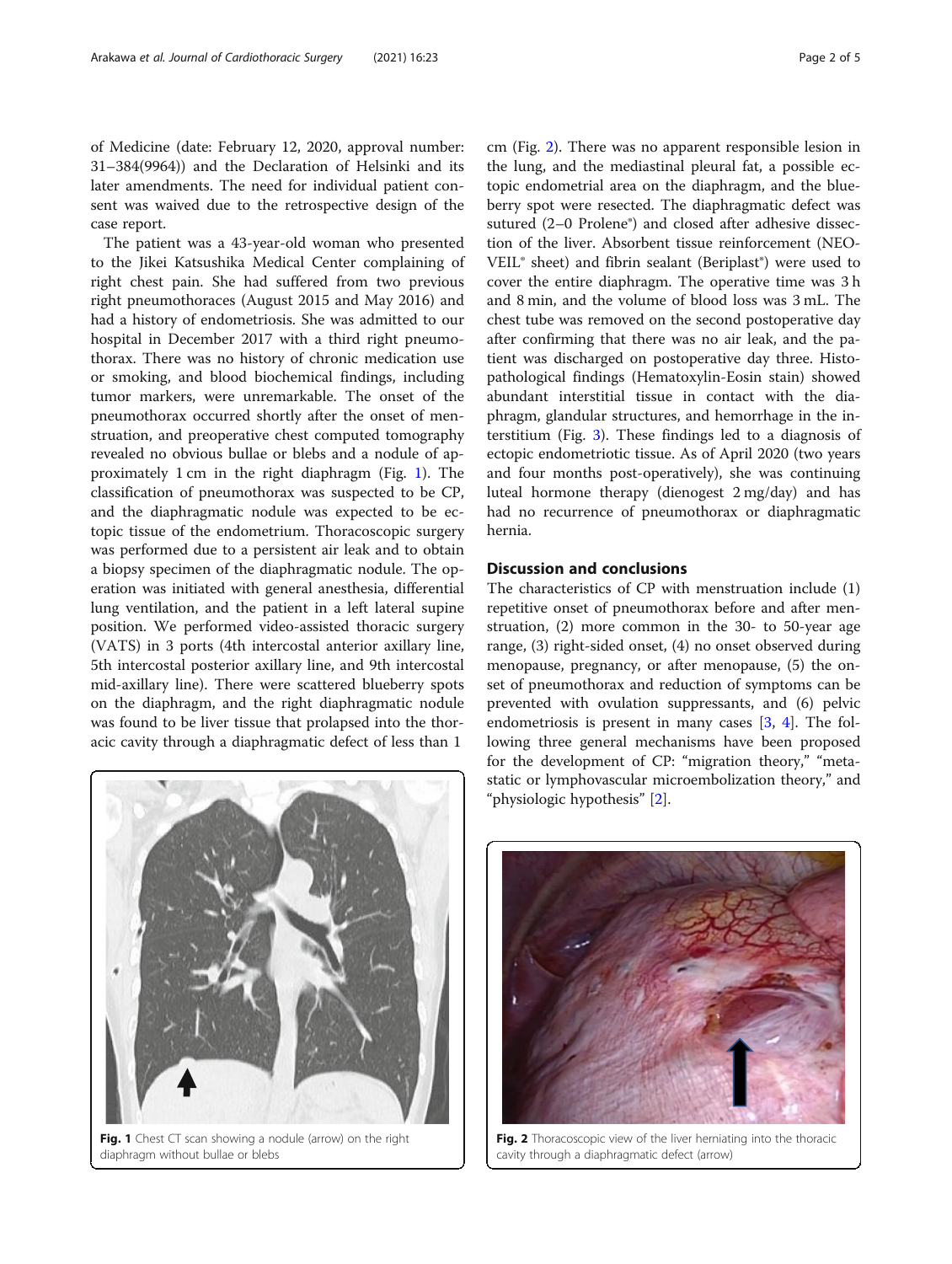A search for "catamenial pneumothorax" AND "diaphragmatic hernia" in PubMed retrieved 14 reports from 1992 to 2019 (Table 1). Ten patients had hernias on the right side, the mean age was 40.6 years (35–45 years), and nine underwent surgery. Multiple defects characterized the hernias, the size of the hernia orifice ranged from 3.3 cm to 10 cm, and the content of the diaphragmatic hernia was the liver in all cases. The treatment strategies consisted of VATS (4 cases), open thoracotomy (4 cases), and open thoracotomy + laparotomy  $(1 \text{ case})$ . The treatment strategies for the remaining five patients are unknown. Suture repair with non-absorbable sutures was performed in 2 cases, suture repair with non-absorbable sutures + pleurodesis therapy was performed in 1 case, suture repair with non-absorbable sutures + pleurodesis therapy + synthetic mesh coating in 1 case, suture repair with nonabsorbable sutures + pericardial patch + pleural abrasion in 1 case, pleural abrasion + pleural adhesion therapy in 1

case, pericardial patch in 1 case, and pleural abrasion + mesh coating in 1 case.

In the present case, the patient had a history of endometriosis, and a diaphragmatic hernia was confirmed on the basis of the intraoperative findings. The presence of endometrial tissue was confirmed upon pathological examination of the diaphragm, and there was no recurrence with closure of the diaphragmatic defect and hormone therapy. There was no blueberry spot on the visceral side of the pleura to suggest the presence of endometrial tissue or obvious emphysematous changes, and it is most likely that air entered the thoracic cavity via a diaphragmatic defect and caused a pneumothorax. It is speculated that ectopic endometrial tissue in the diaphragm will periodically necrose to become a diaphragmatic tear and eventually a herniated liver [[2,](#page-3-0) [13\]](#page-4-0).

This case highlighted the approach for treatment of liver hernia in patients with catamenial pneumothorax

Table 1 Surgical cases of diaphragmatic hernia associated with paramenstrual pneumothorax reported in the literature

| Reference Age Diagnisis               |    |                                    | Symptoms         |     | bulla Size of<br>defect<br>(cm)                    |        | <b>Herniation Pathology</b> | <b>Surgical</b><br>treatment                                                                   | <b>Medical</b><br>treatment         | Outcome                                        |
|---------------------------------------|----|------------------------------------|------------------|-----|----------------------------------------------------|--------|-----------------------------|------------------------------------------------------------------------------------------------|-------------------------------------|------------------------------------------------|
| <b>Bobbio</b><br>et al. 2007<br>$[5]$ | 35 | Right<br>recurrent<br>pneumothorax | Dysmenorrhoea No |     | $\overline{4}$                                     | Liver  |                             | Primary closure;<br>pleurodesis                                                                | $\overline{\phantom{a}}$            |                                                |
| Bostoen<br>et al. 2011<br>[6]         | 37 | Pneumothorax Left iliac fossa      | pain             |     |                                                    | l iver |                             | Plication;<br>pleurodesis                                                                      |                                     |                                                |
| Sanna<br>et al. 2011<br>$[7]$         | 38 | Right<br>recurrent<br>pneumothorax |                  |     | <b>Not</b><br>mentioned<br>("Multiple<br>defects") | Liver  |                             | Plication;<br>pleurodesis                                                                      |                                     | No recurrence<br>at 4 months                   |
| Tomescot<br>et al. 2012<br>[8]        | 45 | Right<br>recurrent<br>pneumothorax |                  |     | Not<br>mentioned<br>("Multiple<br>defects")        | Liver  | <b>No</b><br>endometriosis  | Patch repair                                                                                   |                                     | No recurrence<br>at 18 months                  |
| Visouli AN<br>et al. 2012<br>$[2]$    | 38 | Right<br>pneumothorax              |                  |     | Not.<br>mentioned<br>("Multiple<br>defects")       | Liver  |                             | Patch repair                                                                                   | Ovarian<br>suppression<br>treatment | Well and<br>asymptomatic<br>upon follow-<br>up |
| Yu &<br>Sihoe<br>2015 [9]             | 44 | Right<br>pneumothorax              |                  | Yes | 10                                                 | Liver  | Endometriosis Mesh repair;  | pleurodesis                                                                                    | Ovarian<br>suppression<br>treatment | No recurrence<br>at 15 months                  |
| Ashwad<br>et al. 2016<br>[10]         | 39 | Right<br>pneumothorax              | Chest pain       |     | Not<br>mentioned                                   | Liver  |                             | Endometriosis Primary closure<br>talc pleurodesis                                              |                                     |                                                |
| Demetrio<br>et al. 2018<br>$[11]$     | 42 | Right<br>recurrent<br>pneumothorax | Chest pain       | No  |                                                    | Liver  |                             | Endometriosis Primary closure; -                                                               |                                     | No recurrence<br>at 5 months                   |
| Mukku VK<br>et al. 2019<br>[12]       | 40 | Right<br>pneumothorax              | Chest tightness  | No  | 3.3                                                | Liver  | Endometriosis Mechanical    | pleurodesis,<br>Primary closure                                                                |                                     | No recurrence<br>at 2 months                   |
| Current<br>case                       | 43 | Right<br>pneumothorax              | Chest pain       | No  | $\mathbf{1}$                                       | Liver  |                             | Endometriosis Primary closure<br>Absorbent<br>tissue<br>reinforcement<br>and fibrin<br>sealant | Ovarian<br>suppression<br>treatment | No recurrence<br>at 28 months                  |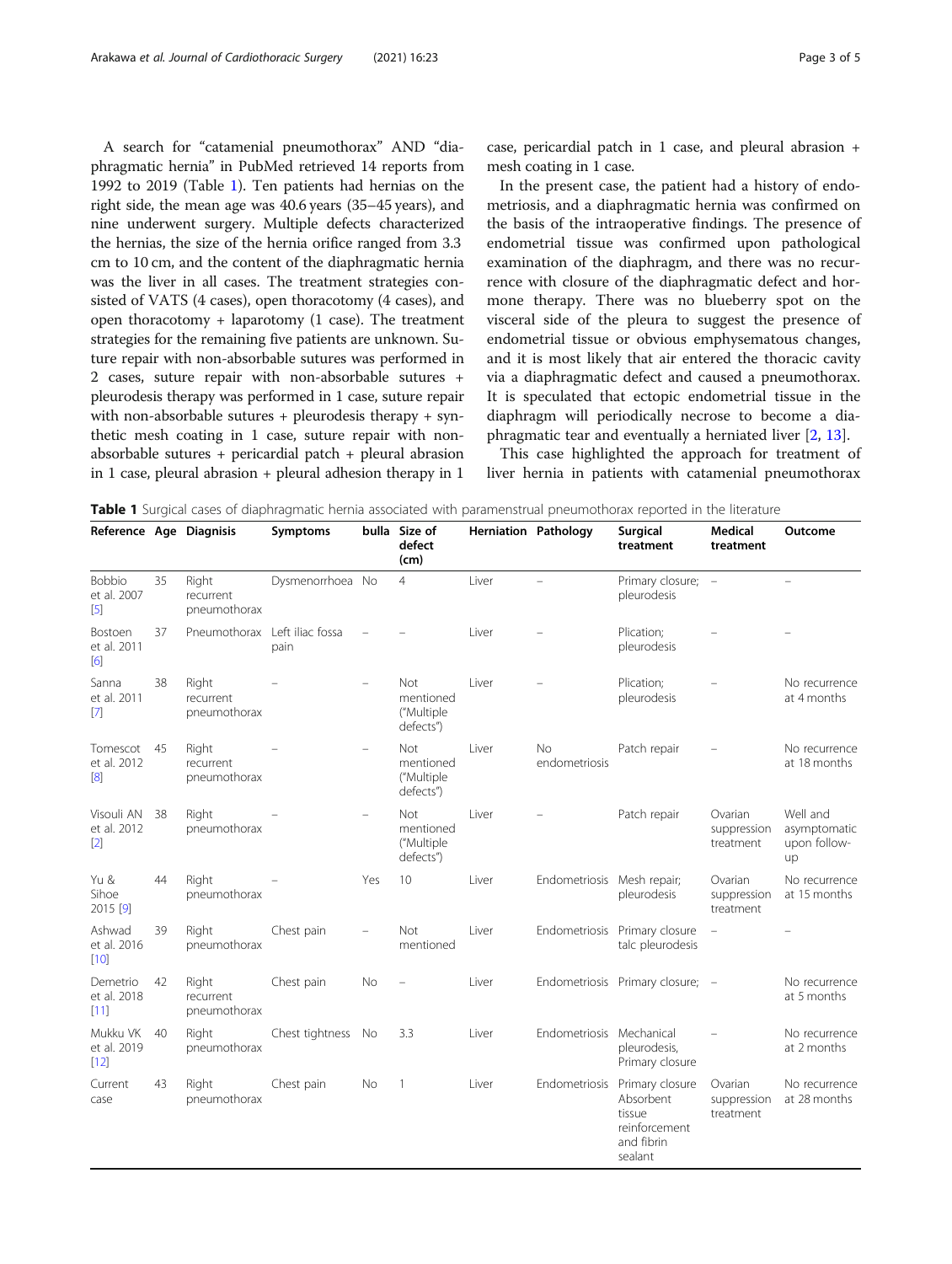<span id="page-3-0"></span>

and endometriosis. It also showed that repairing the hernia and using hormone therapy were able to prevent recurrence, thus offering a suggestion for an effective treatment strategy. Further, to the best of our knowledge, very few such cases have been reported, which increases the usefulness of this case report with regard to understanding treatment options. Thoracoscopic surgery should be considered in patients with CP when a diaphragmatic lesion is suspected.

#### Abbreviations

CP: Catamenial pneumothorax; VATS: Video-assisted thoracic surgery

#### Acknowledgments

The authors thank Dr. Kouichi Nomura for detailed comments on the histopathology addressed in this article. The authors would like to thank EDITAGE, Inc., for proofreading this paper.

## Authors' contributions

All authors participated in the design of the case report, coordination, and drafting of the manuscript. SA and HM wrote the manuscript. YN and MY were involved in the surgical treatment. JH and MO collected and analyzed the patient's clinical data. TO translated and prepared the manuscript. All authors read and approved the final manuscript.

#### Funding

Not applicable.

#### Availability of data and materials

All data in the current report are not publicly available due to personal privacy but are available from the corresponding author upon reasonable request.

# **Declarations**

#### Ethics approval and consent to participate

This case is in accordance with the ethical standards of the Ethics Committee of Jikei University School of Medicine (date: February 12, 2020, approval number: 31–384(9964)) and the Declaration of Helsinki and its later amendments. The need for individual patient consent was waived due to the retrospective design of the case report.

#### Consent for publication

The need for individual patient consent was waived due to the retrospective design of the case report.

#### Competing interests

The authors declare that they have no competing interests.

#### Received: 12 October 2020 Accepted: 8 March 2021 Published online: 17 March 2021

#### References

- 1. Blanco S, Hernando F, Gómez A, González MJ, Torres AJ, Balibrea JL. Catamenial pneumothorax caused by diaphragmatic endometriosis. J Thorac Cardiovasc Surg. 1998;116(1):179–80. [https://doi.org/10.1016/S0022-](https://doi.org/10.1016/S0022-5223(98)70264-8) [5223\(98\)70264-8](https://doi.org/10.1016/S0022-5223(98)70264-8).
- 2. Visouli AN, Zarogoulidis K, Kougioumtzi I, Huang H, Li Q, Dryllis G, Kioumis I, Pitsiou G, Machairiotis N, Katsikogiannis N, Papaiwannou A, Lampaki S, Zaric B, Branislav P, Porpodis K, Zarogoulidis P. Catamenial pneumothorax. J Thorac Dis. 2014;6(Suppl 4):S448–60. [https://doi.org/10.3978/j.issn.2072-143](https://doi.org/10.3978/j.issn.2072-1439.2014.08.49) [9.2014.08.49.](https://doi.org/10.3978/j.issn.2072-1439.2014.08.49)
- 3. Maurer ER, Schaal JA, Mendez FL Jr. Chronic recurring spontaneous pneumothorax due to endometriosis of the diaphragm. JAMA. 1958;168(15): 2013–4. <https://doi.org/10.1001/jama.1958.63000150008012c>.
- 4. Lillington GA, Mitchell SP, Wood GA. Catamenial pneumothorax. JAMA. 1972;219(10):1328–32. [https://doi.org/10.1001/jama.1972.03190360038009.](https://doi.org/10.1001/jama.1972.03190360038009)
- 5. Bobbio A, Carbognani P, Ampollini L, Rusca M. Diaphragmatic laceration, partial liver herniation and catamenial pneumothorax. Asian Cardiovasc Thorac Ann. 2007;15(3):249–51. <https://doi.org/10.1177/021849230701500317>.
- 6. Bostoen S, Van Raemdonck D, Dooms C. Why a chest physician should be interested in abdominal pain. Acta Clin Belg. 2011;66:376–8.
- Sanna S, Taurchini M, Monteverde M, Agnoletti V, Casoni GL. Catamenially recurring pneumothorax with partial liver herniation: a particular view. Respiration. 2011;82(5):476–7. [https://doi.org/10.1159/000328724.](https://doi.org/10.1159/000328724)
- Tomescot A, Fabre D. Catamenial pneumothorax with multiple transdiaphragmatic hepatic herniations. Asian Cardiovasc Thorac Ann. 2012; 20:205.
- 9. Yu PS, Sihoe AD. Beware the 'raised right hemidiaphragm' in a female patient with previous pneumothorax surgery: liver herniation through a massive endometrosis-related diaphragmatic fenestration. Thorac Dis. 2015; 7:E112–6.
- 10. Wong I, Afzal A, Gulkarov I, Chang R, Reyes A, Worku B. Recurrent pneumothoraces: making the link to catamenial pneumothorax. Am J Med. 2017;130(6):e253–4. [https://doi.org/10.1016/j.amjmed.2016.12.047.](https://doi.org/10.1016/j.amjmed.2016.12.047)